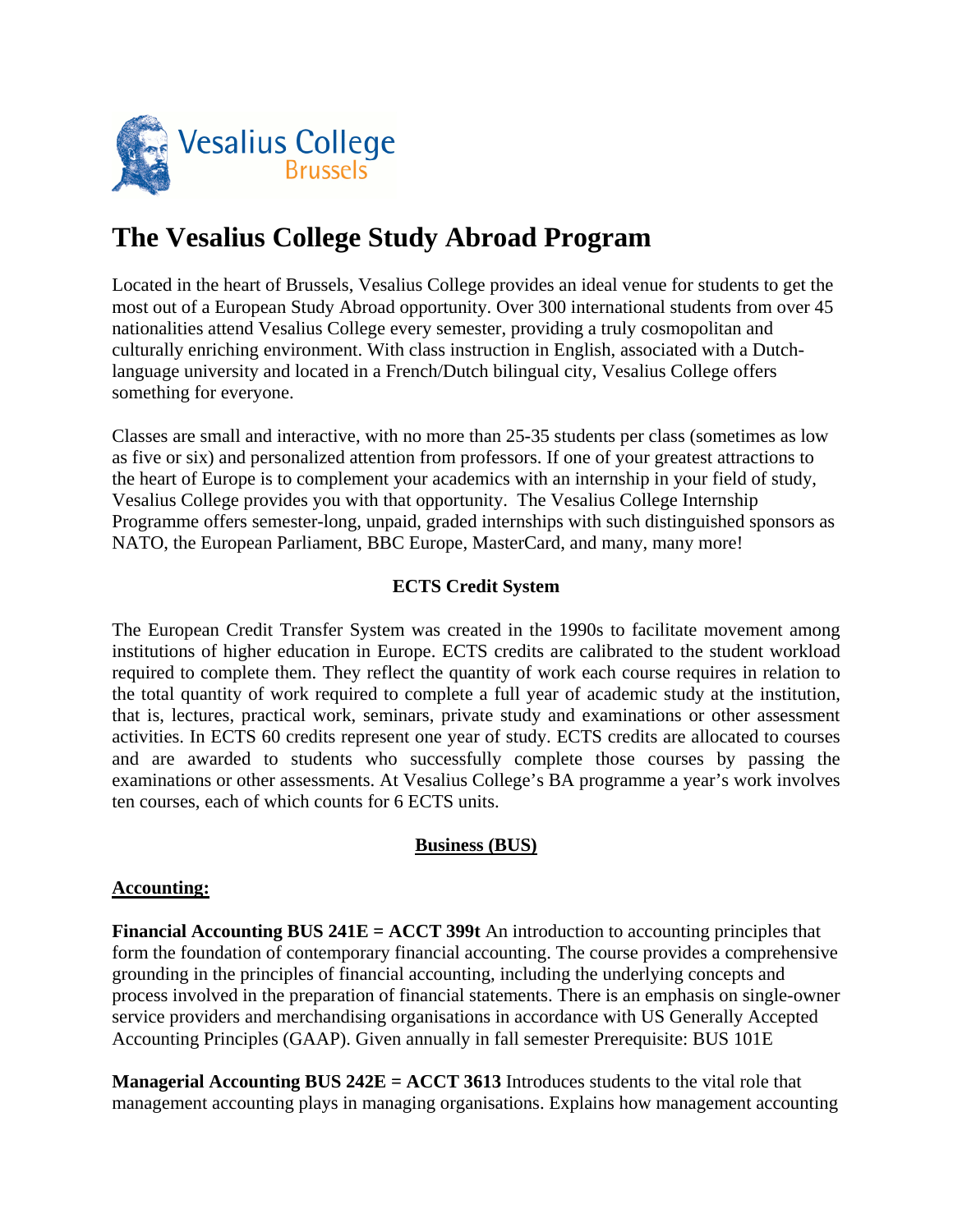systems support the operational and strategic decision-making, planning, budgeting and controlling operations in an enterprise. Topics include budgeting, costing methods (traditional and activity-based costing), capital investments and performance measurement. Also human aspects (motivation, reward system, ethics will be covered. This is a "hands-on" course in which a lot of time is devoted to exercises. Given annually in spring semester Prerequisite: BUS 241E

#### **Economics:**

**Introduction to Economics ECN 101E = ECON 2143** Illustrates the way in which economists view the world by the development of some basic tools of micro- and macroeconomic analysis and by their application in understanding the behaviour of households, firms and government. Problems include: trade and specialisation; the operation of markets; industrial structure and economic welfare; the determination of aggregate output and the price level; and fiscal and monetary policy; and foreign exchange rates. Given each semester

**Macroeconomics ECN 201E = ECON 3133** This intermediate-level course examines the determination of income, employment, the price level, interest rates and exchange rates in the economy. Piece-by-piece, we construct a model that describes how each of these variables is determined in the long- and short-run. We investigate issues of long-run growth, business cycles, international trade, and monetary and fiscal policy. We pay special attention to current developments, with an international and European perspective throughout. Given annually in fall semester Prerequisite: ECN 101E

**Microeconomics ECN 211E = ECON 3033** Provides a rigorous intermediate-level treatment of microeconomic theory with applications to business and public policy. Topics include the mathematical foundations of economic theory; the theory of individual economic behaviour; the theory of the firm and economic organisation; perfect competition, general equilibrium, and economics of information; corporate behaviour and strategy under imperfect competition; capital theory; labour markets; welfare economics and public choice. Given annually in spring semester Prerequisites: ECN 101E, MTH 140E

**History of Economic Thought ECN 213E = ECON 4033** Mainstream economic textbooks tend to represent the field as a collection of universal laws and insights. However, economics emerged through a long historical process in which authors, in a dialogue with the works of their predecessors, tried to provide answers for pressing problems of society. The course investigates this historical process, and devotes attention to the historical context as well as the analytical contents of the theories. The study of the history of economic thought contributes to a critical understanding of economics and reinforces the insights in contemporary economics through an understanding of the underlying historical process of development. On the one hand the course provides broad overviews, but on the other hand special attention is devoted to the economic thought of several important economists: Smith, Malthus, Ricardo, Marx, Jevons, Walras, Menger, Böhm-Bawerk, Marshall, and Keynes. At the end of the course some attention will be devoted to the development of micro and macroeconomics after World War II. Not given in 2012/13 Prerequisite: ECN 101E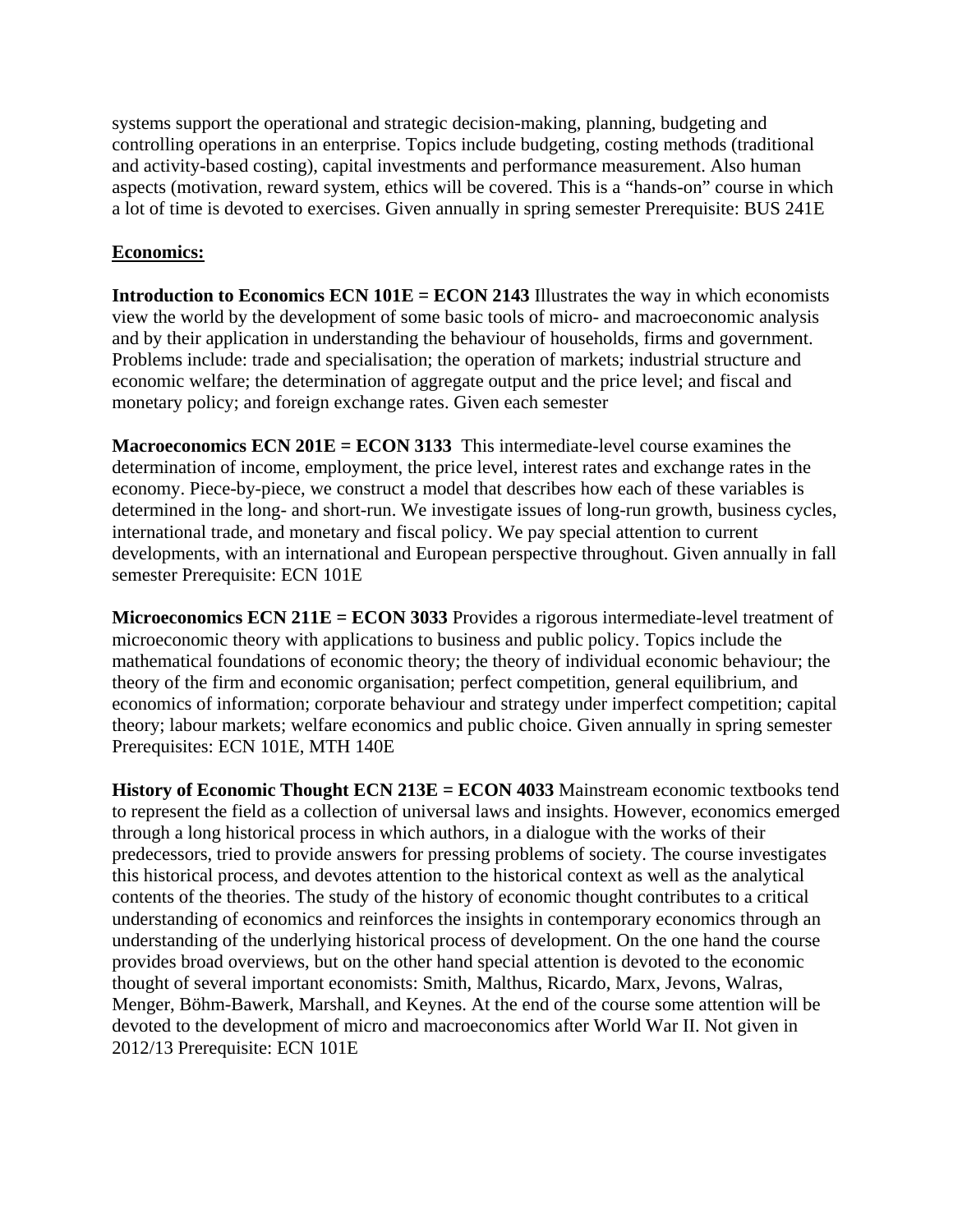**The European Economy: Structure and Performance ECN 271E = ECON 399t** Examines in detail the current structure of the European economy - the what, who, how and why of production, distribution and consumption. Discusses, for example, differences among countries in economic organisation, in financial institutions and labour relations, as well as the role and influence of the European Union as against that of nation states. Assesses recent economic performance across Europe and attends throughout to the ways in which the European economy is similar to or different from economies in other parts of the world. Not given in 2012/13 Prerequisite: ECN 101E

**Environmental Economics ECN 301E = ECON 399t** Considers changing perspectives on the environment: neoclassical, modern, and heterodox. Covers benefit-cost analysis ecological macroeconomics, and modeling of ecological and economic systems. Applies various methods to problems of population, food, energy, fisheries, forests, water, pollution, and industrial ecology. Special emphasis on global climate change and sustainable development. Suitable for students in all majors. Given annually in spring semester Pre-requisite: ECN 101E.

**Industrial Organisation and Competition ECN 303E = ECON 399t** Extends the analysis of the firm and market structure by adding insights from game theory, principal-agent theory, transaction cost economics, economic sociology and behavioural economics. The course analyzes various forms of imperfect competition: oligopoly, Bertrand and Cournot competition, homogeneous and differentiated products, monopolistic competition and location analysis. Other topics include the classical structure-conduct-performance paradigm, concentration and mergers, research and development, compatibility and standards, advertising, quality, durability, warranties, pricing and marketing tactics. A survey of competition theory discusses workable competition, the Chicago School of Economics, Austrian economics and contestable markets, and studies European competition law and policy. Students must investigate an industrial sector of their own choosing. Given in fall semester Prerequisite: ECN211E

**Development Economics ECN 304E = ECON 3843** Theories of economic growth and development: neoclassical, modern, and heterodox. Problems of development in economies in Asia, Africa, and Latin America. Population, poverty, urbanisation, agriculture, environment, education, health, trade, stabilisation, aid. Designed for students in international affairs as well as business. Given in fall semester. Prerequisite: ECN 101.

**International Trade ECN 307E = ECON 4633** This course analyses the interdependence that arises from international trade in goods and services. We cover the following topics: the gains from trade, the pattern of trade, the impact of protection, international factor movements, and trade policy. We pay special attention to the European Union and its relationship to other regional trading blocs. Not given in 2012/13 Prerequisite: ECN 101E

**Economics of the European Union ECN 334E** = ECON 399t Begins with a brief overview of EU history and institutions. Examines the theory of economic integration, both micro and macro, and policies of the single European market: competition, transport, energy, environment and labour. It also looks at structural policies: agriculture, fisheries, regional policy and social policy. Also studied are external relations and enlargement. Not given in 2012/13 Prerequisite: One course each in economics and political science or permission of instructor.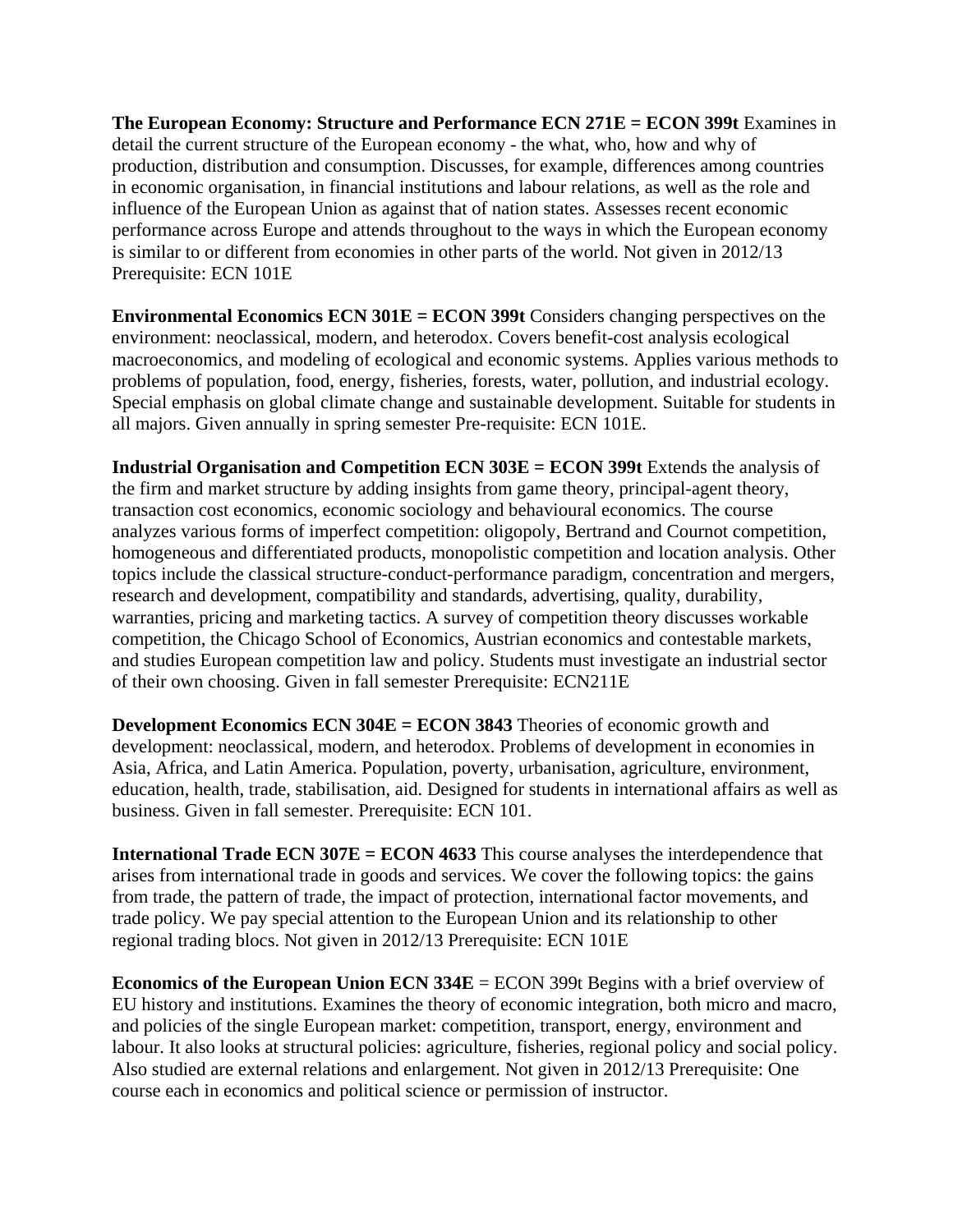**Econometrics ECN 353E = ECON 4743** This course is designed to teach students how to quantify and test economic theories. We cover the basic ideas of linear regression, first with the two-variable regression model and then with the multivariate model, using both quantitative and qualitative variables. Then we deal with the practical consequences of relaxing various assumptions of the classical linear regression model. At the end of the semester, students will be able to set up an econometric model, estimate the model, perform appropriate diagnostic and hypothesis tests, and interpret the results. Not given in 2012/13 Prerequisites: MTH 140E, STA 101E

# **Finance:**

**Finance BUS 321E = FINN 399t** Focuses on establishing the operating and technical foundation for financial decision-making in firms. Many of the fundamental concepts and tools that will be introduced apply equally well one's own personal financial management. Students will learn about: the structure of the firm and financial markets, the notion of time impact on money, the trade-off between risk and return, the approach to balance investments with capital funding, the impact of firm's financial policy on leverage and shareholders' return, the management of the funds needed for operations, the advantage of utilising Islamic financial tools, and the implications of corporate finance in a global context. Given annually in fall semester Prerequisites: MTH 140E, BUS 241E

**The International Banking System ECN 223E = FINN 399t** This course provides an overview of the international banking system, including such topics as: the role of the banks in the financial system; regulatory and policy aspects; services offered by banks; analysis of bank performance; macroeconomic perspectives in banking; and comparison of the banking structures and environments in Europe, the U.S.A., Latin America, Japan, and developing nations. Given in spring semester Prerequisite: ECN 101E

**Corporate Strategy BUS 391E = FINN 3603** Business capstone course focusing on strategy formulation, implementation and performance. Deals with the identification and analysis of external opportunities and constraints and with the development of internal capabilities in response to these factors. Investigates the main functions of the corporation: products/services, research and development; manufacturing, logistics, marketing, finance/accounting, and human resources. Taught through theory and case studies. Given annually in fall semester Prerequisite: third-year standing in the Business major or permission of the instructor

**International Finance BUS 325E = FINN 3703** Examines the financing of a multinational enterprise and surveys international investing. Areas covered include currency, interest rate and negotiable securities markets. Also discusses hedging and interest rate arbitrage, foreign exchange, futures and options as well as international money, capital markets and international financing. Given annually in spring semester Prerequisites: ECN 101E, BUS 101E

**Mergers, Acquisitions and Related Transactions BUS 312E = FINN 399t** Covers the main types of mergers and acquisitions (including leveraged buy-outs; management buy-outs; friendly and hostile mergers and acquisitions), and of related transactions (including divestments; demergers; privatisations; alliances, partnerships and joint-ventures). These transactions are studied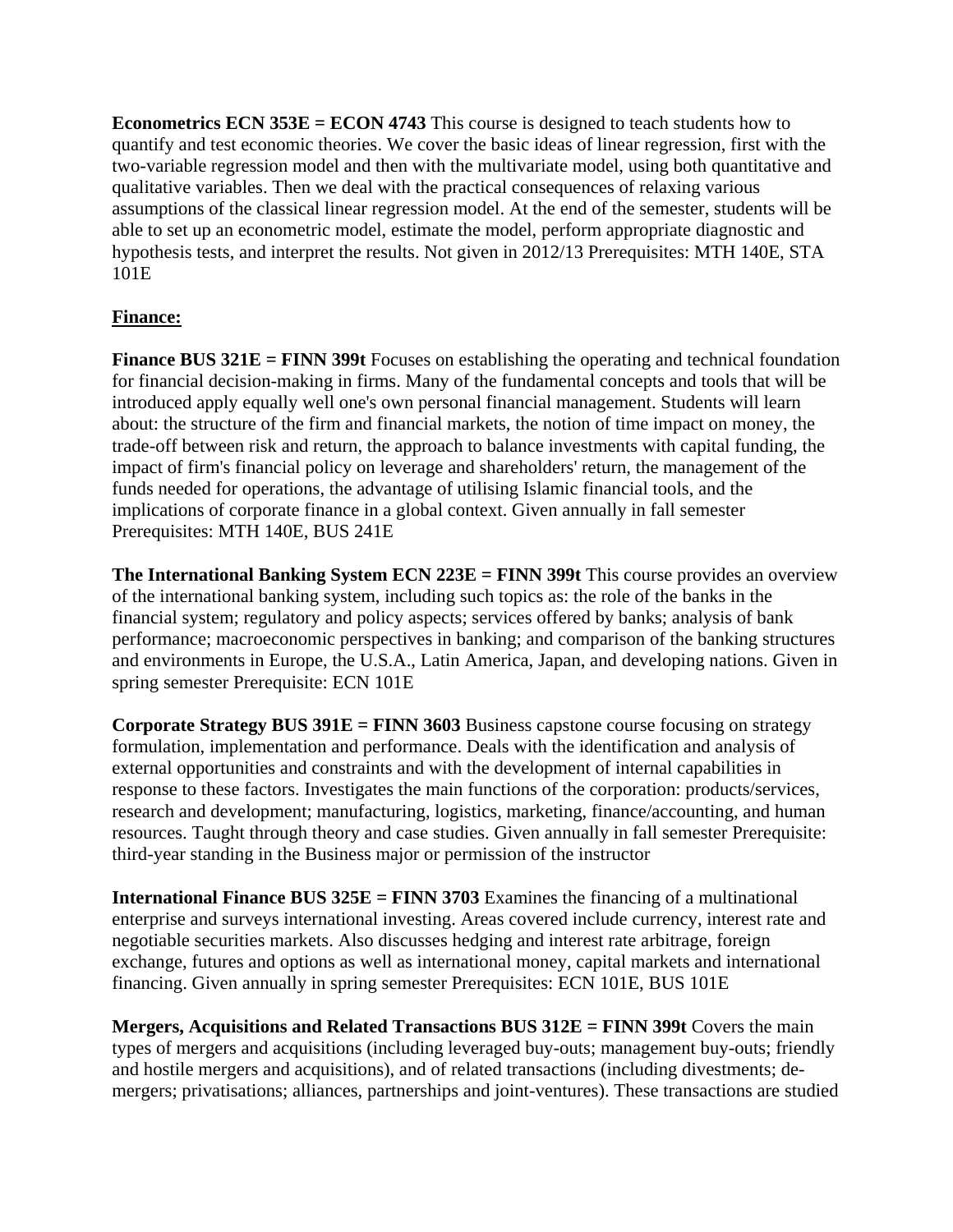from all the main points of view. The topics covered include: motives; search for potential acquisitions, acquirers and partners; the role of advisers; bid tactics; legal and regulatory issues; valuation; financing; accounting and tax issues; organisational and human aspects; integration; successes and failures. Taught primarily through case studies. Given annually in spring semester Prerequisite: BUS 101E

### **Information Systems:**

**Information Systems BUS 251E = ISYS 2263** Uses systems theory to describe information systems. Starting from basic concepts (such as logic gates and the representation of data in binary form), computers (including central processing units, internal and external memory, input/output buses), communications protocols, computer networks, operating systems, middleware, applications software and file formats are explained. Usage of information systems in organisations will be discussed. On a practical level, students will learn to use spreadsheets and relational database servers. Given annually in spring semester Prerequisite: BUS101E

**Virtual Enterprises & Electronic Business BUS 351E = ISYS 399t** Focuses on information systems requirements and management issues relating to the conduct of business over the internet/intranet and on the development and management of virtual enterprises. Topics include web design, electronic commerce and virtual supply chains. Not given in 2012/13 Prerequisites: BUS 251E

# **Law:**

**Introduction to International and EU Law LAW 131E = BLAW 399t** The course explains the basic rules of (1) international law: legal sources, treaties, rights and duties of states, international organisations, status of the individual, the global commons, diplomatic and consular law; (2) European law: the two basic treaties governing the European Union, the EU institutions, the internal market, agricultural and regional policy, external relations, judicial cooperation and the rights of citizens and third country nationals

**European Organisations LAW 231E = BLAW 399t** The European Union has become the most influential organisation in Europe, with a membership of 27 European states. However, 21 independent European intergovernmental organisations or European cooperation frameworks exist which are active in fields not, or not completely, covered by the activities of the European Union. These 21 European Organisations are divided in four sectors: economy & finance, political and security, science, and river commissions. The course will explain the law and policy of the 21 European organisations: their origins, membership, activities and cooperation among them or with the European Union. The students will acquire a complete overview of the all existing European intergovernmental organisations. Another objective is to prepare students of the International Affairs major to the job market in the world of European organisations and the related sectors (procurement for contractors, sub-contractors).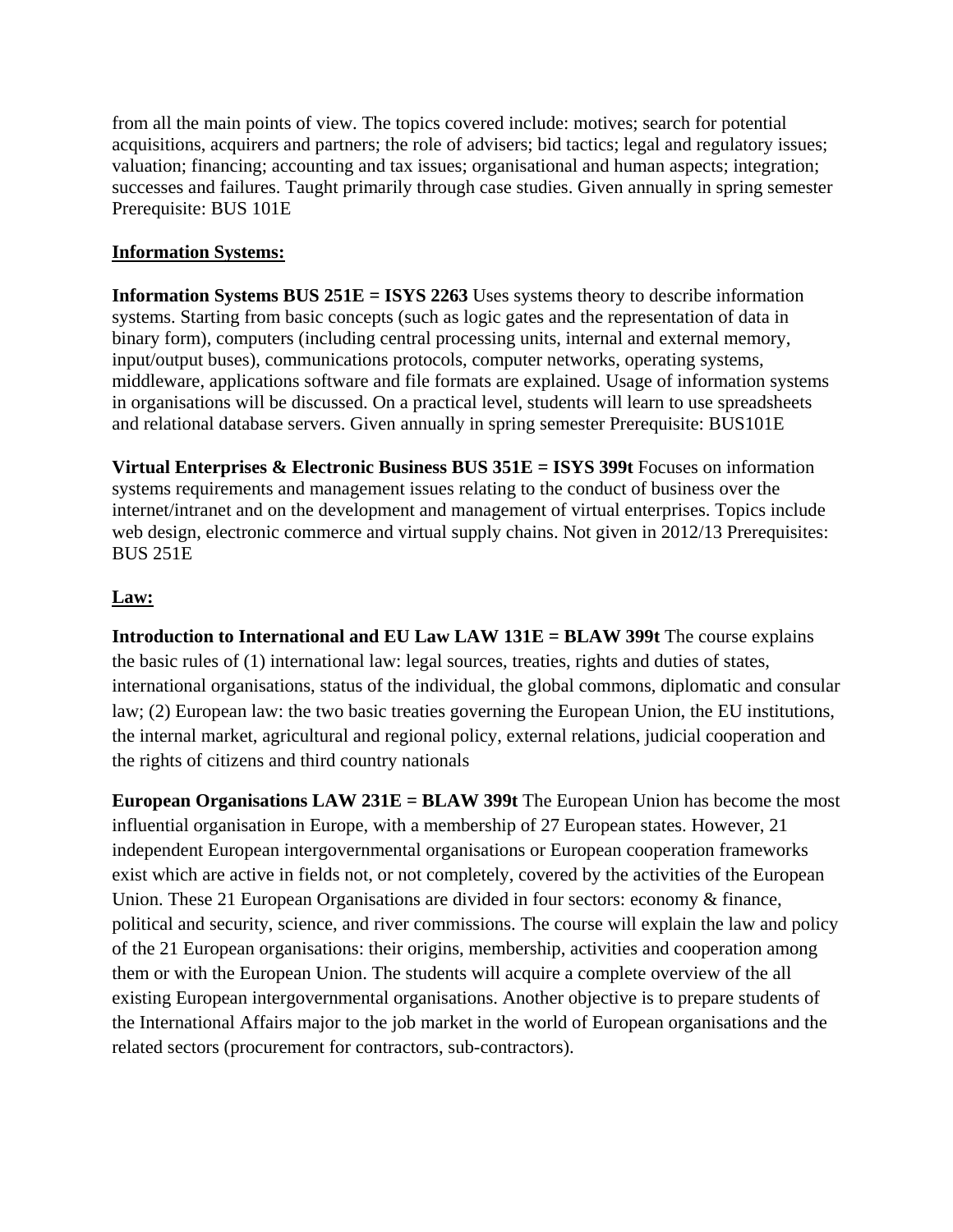**International Law LAW 301E = BLAW 399t** Familiarises students with the fundamental concepts and principles of modern international law. Introduces the historical and theoretical development of international law as well as its basic methodology in order better to understand present day developments. Given annually in fall semester Prerequisites: one other upper-level course in international relations, history or politics

**International Humanitarian Law LAW 312E = BLAW 399t** The course explains the major principles concerning the Law of The Hague (legal means and methods of warfare) and the Law of Geneva concerning protection of sick, wounded, prisoners of war, and civilians. In addition, the course explains the complex network of treaties, and the role of the UN Security Council in upholding and enforcing respect for international humanitarian law. The course explains also a range of treaties which complement the four Geneva conventions, for example regarding the prohibition of certain weapons, or the protection of cultural property during war.

#### **Management:**

**Business and Media Ethics BUS 201E = MGMT 399t** Starts with the general features and conditions of ethical practice, followed by an overview of the main ethical traditions--virtue ethics, duty ethics (deontological ethics) and consequentialism (teleological ethics)—and a discussion of the specific character of applied ethics and the methodological problems that are connected to it. Three main issues dealing with the media will be treated: journalism ethics, advertising ethics and the ethics of new (digital) media. The discussion of business will include the idea of corporate social responsibility and ethical problems in human resource management and sales. Given occasionally in the spring semester Prerequisite: at least one 100-level course in business, economics or communications

**Human Resource Management BUS 211E = MGMT 399t** Examines the sub-system of staff planning, recruitment and selection, training and development, position control, audit and evaluation and that constitute the human resource function of all organisations. Emphasis is placed on the role of these activities as they relate to the organisation and the organisational managers and leaders. Topics include recruitment and selection, personnel planning, testing employees, training, performance management, compensation, managing labour relations, organisation behaviour, organisational culture, ethics and fair treatment. Given annually in fall semester Prerequisite: BUS101E

**Corporate Governance BUS 212E = MGMT 399t** The course examines the theory and practice of corporate governance. We define a corporate governance system as the set of constraints on minority shareholder expropriation set by (1) internal corporate control mechanisms (such as the board), (2) external capital market monitoring and pricing, and (3) laws and regulations. Students learn how the design of the corporate governance system determines the ability of individual firms to compete. Discusses how and why governance systems differ across countries. Given annually in the spring semester Prerequisite: BUS 101E

**Management of Innovation and Technical Change BUS 213E = MGMT 399t** Provides tools and ways of thinking related to managing and sustaining innovation as a means of creating value.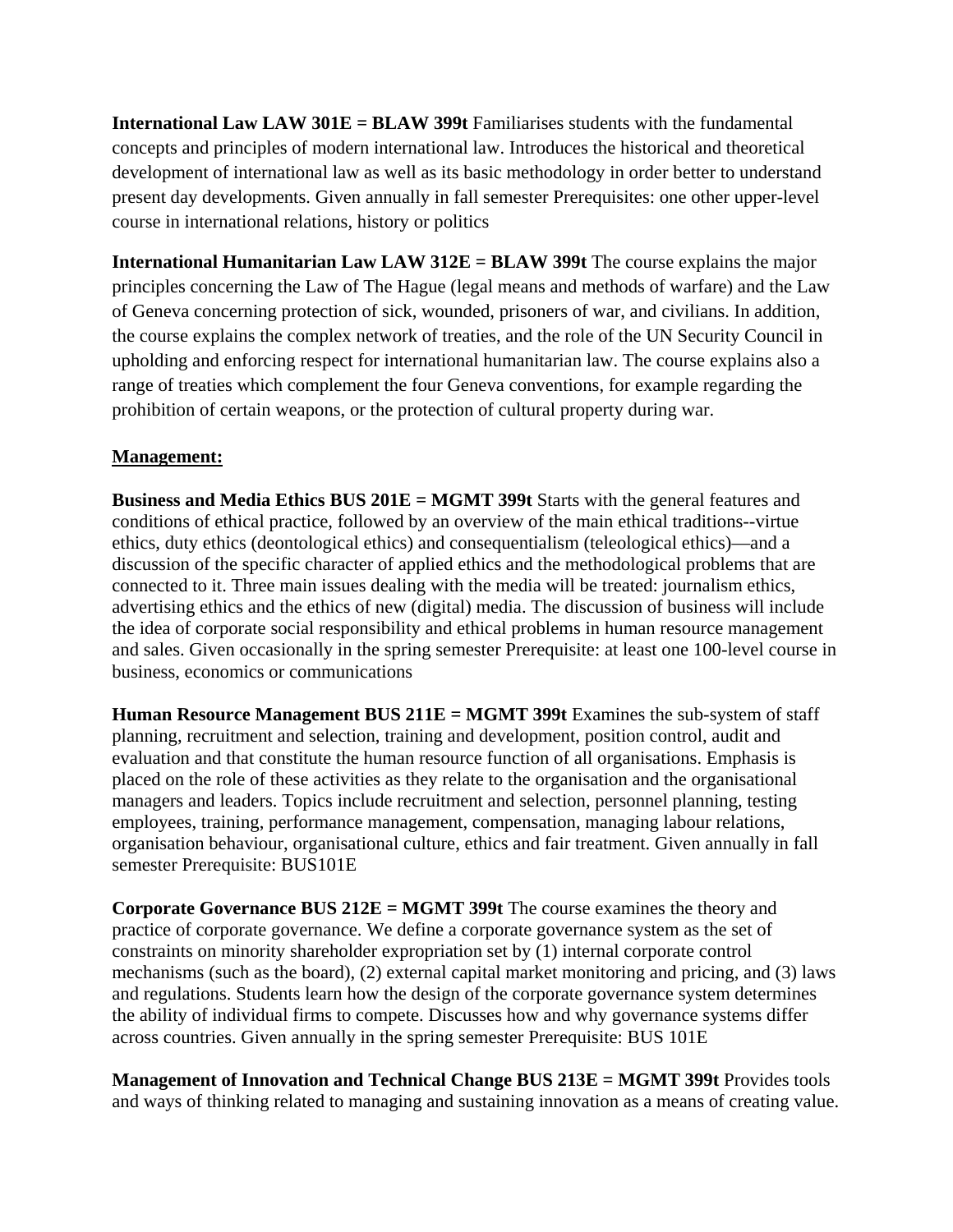Themes to be addressed include features and characteristics of technological innovation, strategy/structure/environment and innovation, effects of new technology on employees and managers, implications for occupational health and safety, the learning organisation and the culture of change, performance management and intellectual property. Not given in 2012/13 Prerequisite: BUS 101E

**Organisational Leadership BUS 215E = MGMT 4253** An exploration of the challenges to effective leadership and management that the contemporary manager faces in a rapidly changing environment. Focus is on leadership styles and motivational techniques conducive to high performance in various organisational settings with a very diverse workforce. Topics include issues in the design of organisations, the corporate /organisational culture, the design and enrichment of jobs, and communication within organisations. Given annually in the fall semester Prerequisite: BUS 101E

**International Business BUS 301E = MGMT 399t** Introduces advanced students to the major fields of international business: organisation, production, finance, marketing and human resources management. Examines both the international environment and the nature and form of international business arrangements with a special focus on the role of multinational enterprises. It covers European, US and Asian firms as well as both the manufacturing and service industries. Concepts are studied through the use of case studies. Given annually in spring semester Prerequisites: ECN 101E, BUS 101E

**International Business Negotiations BUS 302E = MGMT 399t** Introduces students to basic concepts of the theory of negotiations while providing hands-on application of such concepts in simulated negotiations of complex international business transactions of a project nature. Also deals with the preparation/analysis of positions and reporting on progress and outcomes. Given annually in fall semester Prerequisite: BUS101E

**Project Management BUS 371E = MGMT 399t** An examination of project management concepts, including organisational forms, planning and control techniques, and the role of the project manager. Develops the skills vital to effective management of multidisciplinary tasks through lectures, case studies, and business simulations. The course covers both the managerial and technical skills required to plan projects, acquire the necessary resources, and lead project teams to successful completion. Given in the fall semester 2011 Prerequisite: BUS101E

**Entrepreneurship BUS 392E = MGMT 3933** Business capstone course designed to develop understanding of the entrepreneurial process and small business management and to explore the strategies that improve new venture performance. The core task is for the student to produce an actual business plan for the student's own venture that includes information such as: the technical concepts of the product or service, a marketing plan, an outline for the first three years and a financing plan (equity/leverage). Also develops skills in written business communication and oral presentations that allow students to integrate entrepreneurship concepts and interact with business experts. Given annually in spring semester Prerequisites: third-year standing in the Business major or permission of the instructor; BUS 231E, BUS 241E and BUS 321E required, BUS 242E recommended